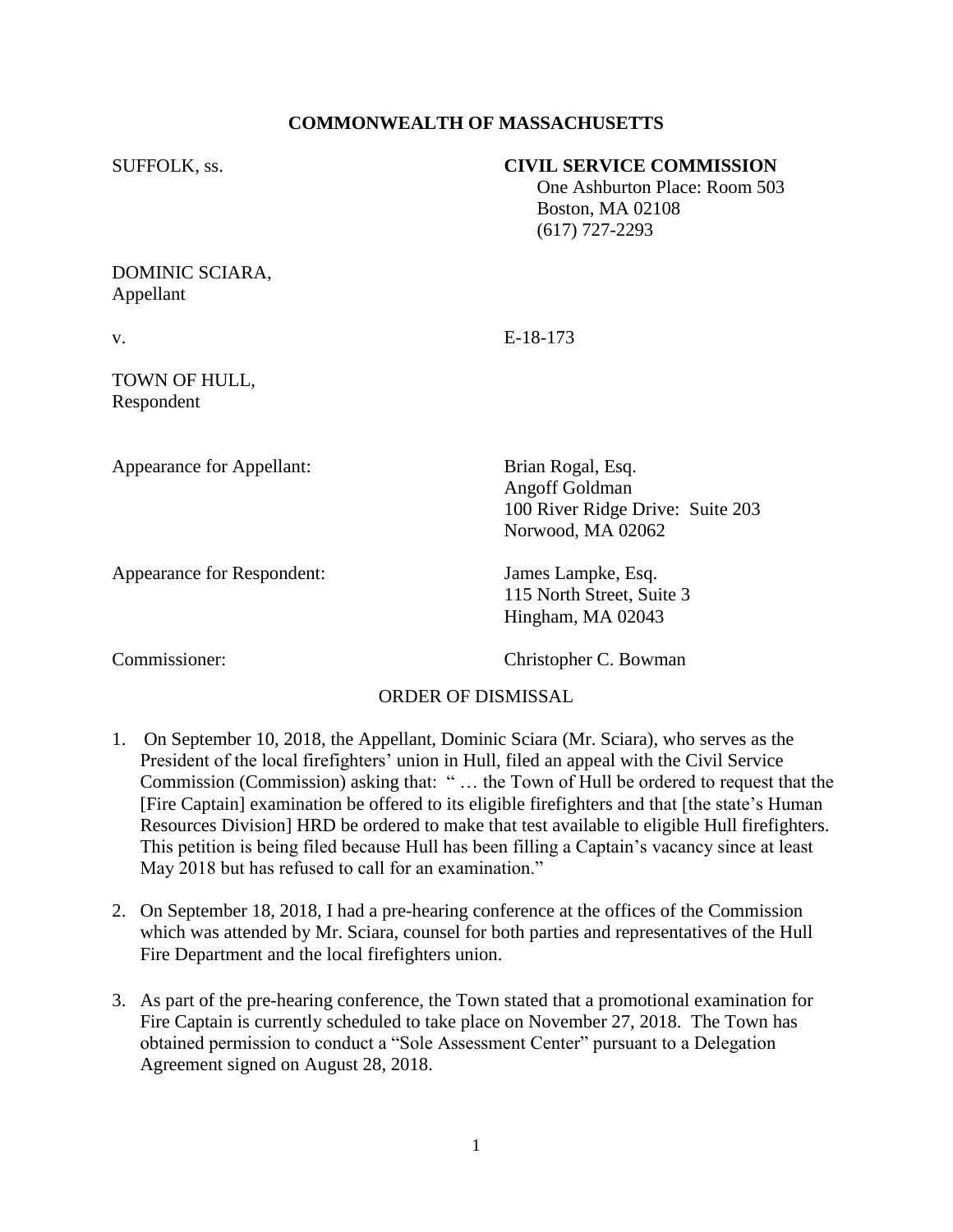- 4. Counsel for the Appellant clarified that the reason for filing this appeal was related to an ongoing dispute between the Town and the local firefighters union regarding whether this promotional examination should take the form of an Assessment Center or, rather, the more traditional written / multiple choice examination. Specifically, the Appellant is asking the Commission to issue an order that Hull firefighters be allowed to sit for a written / multiple choice examination for Fire Captain being held by HRD on November 17, 2018. As stated in a subsequent written submission, the Appellant is seeking this order " to preserve the possibility of a meaningful remedy from [the Division of Labor Relations] DLR …" where this matter is currently be contested.
- 5. I established an expedited briefing schedule; the Town submitted a Motion to Dismiss; the Appellant filed a reply; and both parties addressed the issue of whether the Commission, in the alternative, should initiate an investigation under G.L. c. 31, s. 2(a).

 I have carefully reviewed the parties' briefs. The Town's decision to hold an Assessment Center is not a violation of the civil service law and Mr. Sciara cannot show that he is an aggrieved person. Further, an investigation, which may be initiated at the Commission's discretion, which is exercised only sparingly, is not warranted here.

For these reasons, Mr. Sciara's appeal is *dismissed*.

Civil Service Commission

*/s/ Christopher Bowman* Christopher C. Bowman Chairman

By a 4-1 vote of the Civil Service Commission (Bowman, Chairman - Yes; Camuso - Yes, Ittleman – Yes, Stein- Yes and Tivnan-No, Commissioners) on November 8, 2018.

Either party may file a motion for reconsideration within ten days of the receipt of this Commission order or decision. Under the pertinent provisions of the Code of Mass. Regulations, 801 CMR 1.01(7)(l), the motion must identify a clerical or mechanical error in this order or decision or a significant factor the Agency or the Presiding Officer may have overlooked in deciding the case. A motion for reconsideration does not toll the statutorily prescribed thirty-day time limit for seeking judicial review of this Commission order or decision.

Under the provisions of G.L c. 31, § 44, any party aggrieved by this Commission order or decision may initiate proceedings for judicial review under G.L. c. 30A, § 14 in the superior court within thirty (30) days after receipt of this order or decision. Commencement of such proceeding shall not, unless specifically ordered by the court, operate as a stay of this Commission order or decision. After initiating proceedings for judicial review in Superior Court, the plaintiff, or his / her attorney, is required to serve a copy of the summons and complaint upon the Boston office of the Attorney General of the Commonwealth, with a copy to the Civil Service Commission, in the time and in the manner prescribed by Mass. R. Civ. P. 4(d).